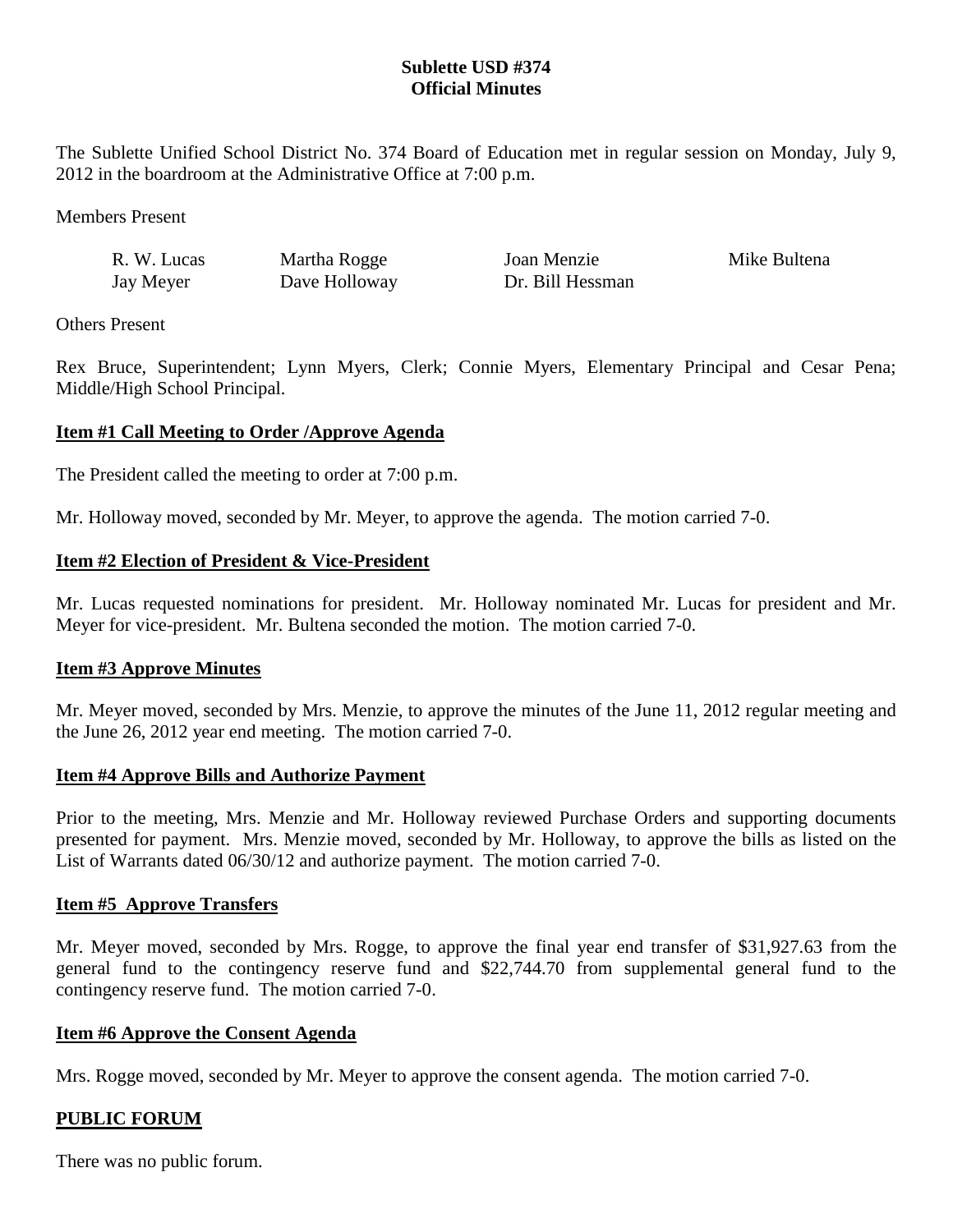Board Minutes Page 2 July 9, 2012

# **Item #7 Reports**

## Curriculum

The Curriculum Committee and SACS do not meet in the summer.

### Principals

Mr. Pena gave the middle school/high school report.

Mrs. Myers gave the elementary school report.

### SWPRSC/HPEC

Mr. Meyer reported on the SWPRSC Board meeting. Mr. Lucas reported on the HPEC meeting.

### Superintendent:

Mr. Bruce discussed the year end accounting activities and the 2012/2013 budget.

### **Item #8 Executive Session – Non-elected Personnel**

Mrs. Menzie moved, seconded by Mr. Meyer, to go into executive session to discuss non-elected personnel, in order protect the privacy interest of an identifiable individual(s), to include Mr. Bruce in executive session, and to reconvene to open session in the boardroom at 7:50 p.m. The motion carried 7-0.

The Board reconvened to open session at 7:50 p.m.

Mr. Meyer left the board meeting.

#### **Item #9 Contract Approval**

Mrs. Rogge moved, seconded by Dr. Hessman, to approve the elementary paraprofessional contracts of Liz Meyer and Leah Wright. The motion carried 6-0.

Mr. Meyer returned to the board meeting.

#### **Item #10 Administrative Salaries**

Mrs. Rogge moved, seconded by Mr. Meyer to approve the administrative salaries per the board's recommendation. The motion carried 7-0.

#### **Item #11 Executive Session Negotiations**

The executive session was tabled.

#### **Item #12 Approve the 2012/2013 Negotiated Agreement**